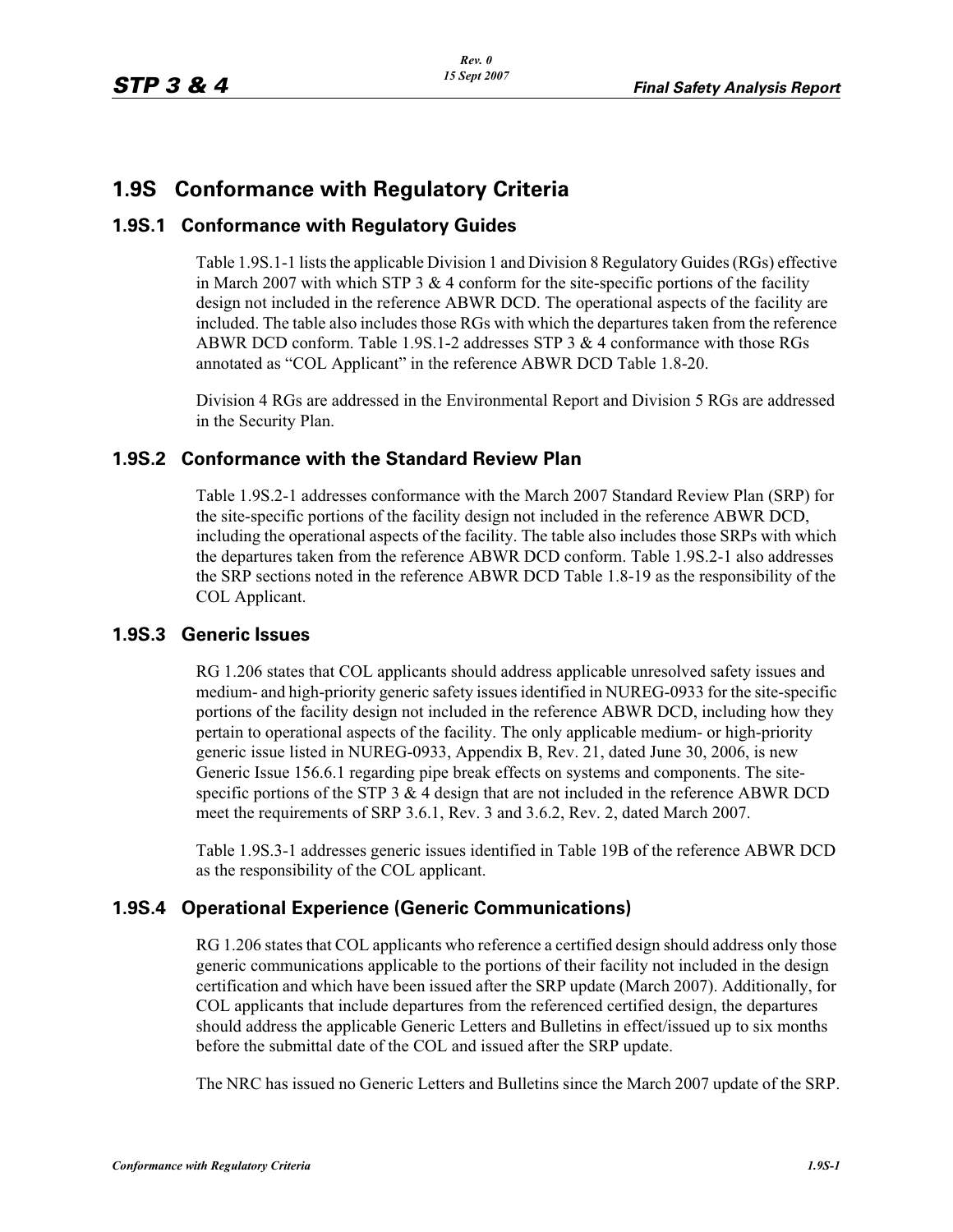Table 1.9S.4-1 addresses those generic communications (Generic Letters and Bulletins) that were identified in the reference ABWR DCD Table 1.8-22 as the responsibility of the COL applicant.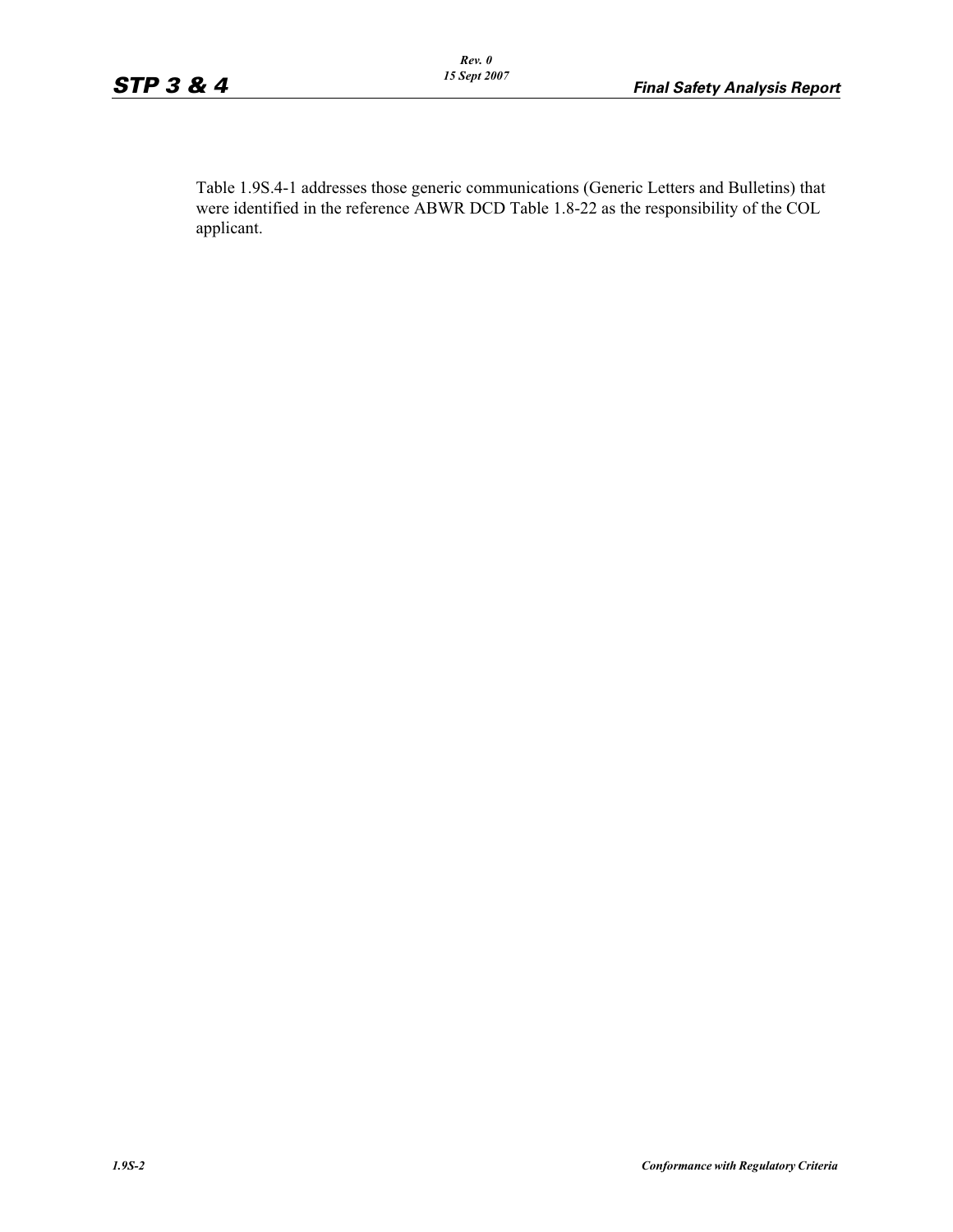|  |  |  | Table 1.9S.1-1 Site-Specific Conformance with Regulatory Guides |  |  |  |
|--|--|--|-----------------------------------------------------------------|--|--|--|
|--|--|--|-----------------------------------------------------------------|--|--|--|

| No.               | <b>Title</b>                                                                                                                                                                                          | Rev.     |
|-------------------|-------------------------------------------------------------------------------------------------------------------------------------------------------------------------------------------------------|----------|
| <b>Division 1</b> |                                                                                                                                                                                                       |          |
| 1.3               | Assumptions Used for Evaluating the Potential Radiological Consequences of a 2 (6/74)<br>Loss-of-Coolant Accident for Boiling Water Reactors                                                          |          |
| 1.5               | Assumptions Used for Evaluating the Potential Radiological Consequences of a 0 (3/71)<br>Steamline Break Accident for Boiling Water Reactors                                                          |          |
| 1.6               | Independence Between Redundant Standby (Onsite) Power Sources and<br><b>Between Their Distribution Systems</b>                                                                                        | 0(3/71)  |
| 1.21              | Measuring, Evaluating, and Reporting Radioactivity in Solid Wastes and<br>Releases of Radioactive Materials in Liquid and Gaseous Effluents from Light-<br><b>Water-Cooled Nuclear Power Plants</b>   | 1(6/74)  |
| 1.22              | Periodic Testing of Protection System Actuation Functions                                                                                                                                             | 0(2/72)  |
| 1.23              | Meteorological Monitoring Programs for Nuclear Power Plants                                                                                                                                           | 1(3/07)  |
| 1.25              | Assumptions Used for Evaluating the Potential Radiological Consequences of a<br>Fuel Handling Accident in the Fuel Handling and Storage Facility for Boiling and<br><b>Pressurized Water Reactors</b> | 0(3/72)  |
| 1.27              | Ultimate Heat Sink for Nuclear Power Plants                                                                                                                                                           | 2(1/76)  |
| 1.29              | Seismic Design Classification                                                                                                                                                                         | 4(3/07)  |
| 1.43              | Control of Stainless Steel Weld Cladding of Low-Alloy Steel Components                                                                                                                                | 0(5/73)  |
| 1.53              | Application of the Single-Failure Criterion to Nuclear Power Plant Protection<br>Systems                                                                                                              | 2(11/03) |
| 1.59              | Design Basis Floods for Nuclear Power Plants                                                                                                                                                          | 2(8/77)  |
| 1.60              | Design Response Spectra for Seismic Design of Nuclear Power Plants                                                                                                                                    | 1(12/73) |
| 1.61              | Damping Values for Seismic Design of Nuclear Power Plants                                                                                                                                             | 1(3/07)  |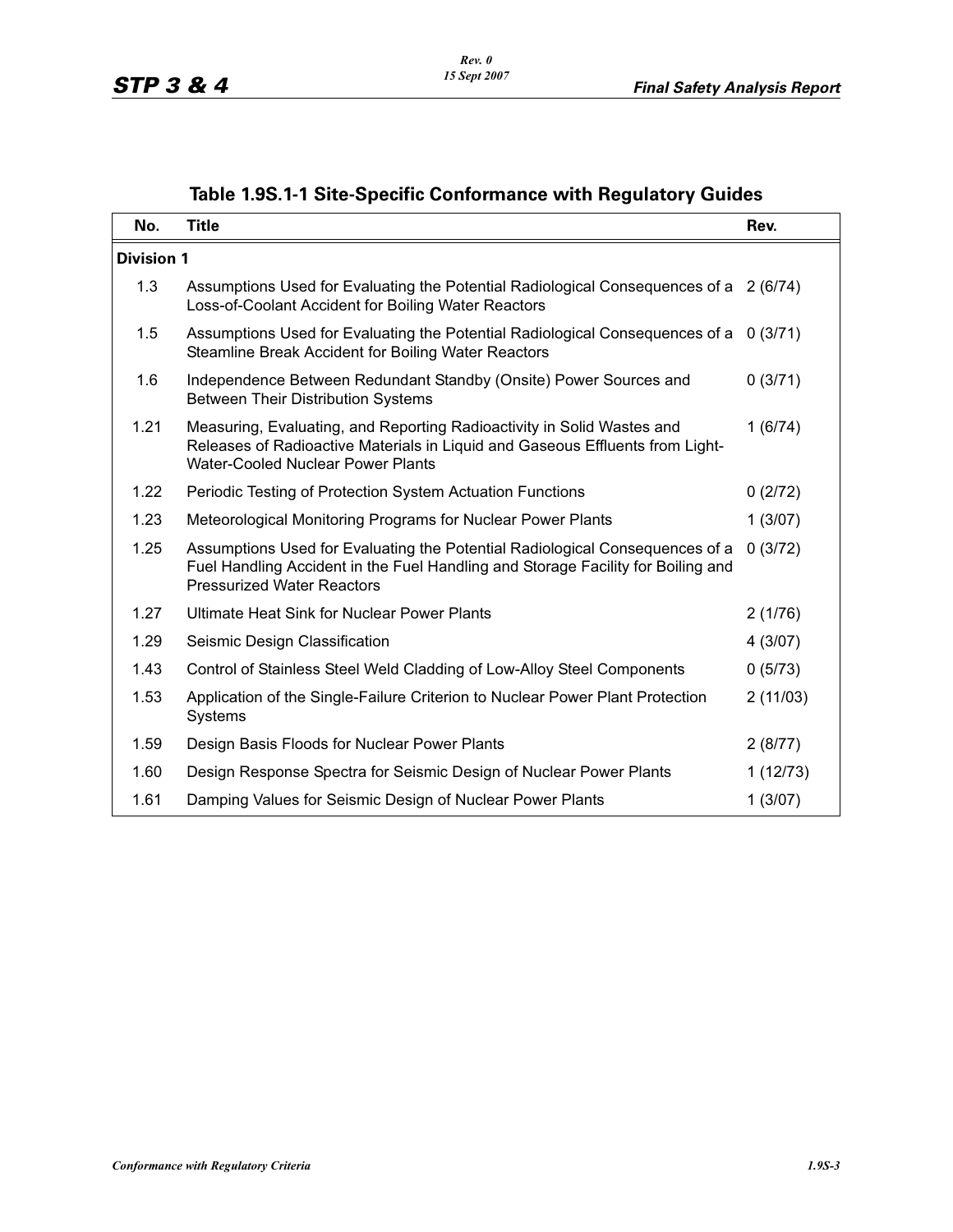| No.   | <b>Title</b>                                                                                                                                              | Rev.     |
|-------|-----------------------------------------------------------------------------------------------------------------------------------------------------------|----------|
| 1.68  | Initial Test Programs for Water-Cooled Nuclear Power Plants                                                                                               | 3(3/07)  |
| 1.75  | Physical Independence of Electric Systems                                                                                                                 | 3(2/05)  |
| 1.76  | Design-Basis Tornado and Tornado Missiles for Nuclear Power Plants                                                                                        | 1(3/07)  |
| 1.78  | Evaluating the Habitability of a Nuclear Power Plant Control Room During a<br><b>Postulated Hazardous Chemical Release</b>                                | 1(12/01) |
| 1.91  | Evaluations of Explosions Postulated to Occur on Transportation Routes Near<br><b>Nuclear Power Plants</b>                                                | 1(2/78)  |
| 1.92  | <b>Combining Modal Responses and Spatial Components in Seismic Response</b><br>Analysis                                                                   | 2(7/06)  |
| 1.96  | Design of Main Steam Isolation Valve Leakage Control Systems for Boiling<br><b>Water Reactor Nuclear Power Plants</b>                                     | 1(6/76)  |
| 1.97  | Criteria for Accident Monitoring Instrumentation for Nuclear Power Plants                                                                                 | 4(6/06)  |
| 1.98  | Assumptions Used for Evaluating the Potential Radiological Consequences of a<br>Radioactive Offgas System Failure in a Boiling Water Reactor              | 0(3/76)  |
| 1.102 | <b>Flood Protection for Nuclear Power Plants</b>                                                                                                          | 1(9/76)  |
| 1.105 | Setpoints for Safety-Related Instrumentation                                                                                                              | 3(12/99) |
| 1.109 | Calculation of Annual Doses to Man from Routine Releases of Reactor Effluents<br>for the Purpose of Evaluating Compliance with 10 CFR Part 50, Appendix I | 1(10/77) |
| 1.111 | Methods for Estimating Atmospheric Transport and Dispersion of Gaseous<br>Effluents in Routine Releases from Light-Water-Cooled Reactors                  | 1(7/77)  |
| 1.112 | Calculation of Releases of Radioactive Materials in Gaseous and Liquid<br><b>Effluents from Light-Water-Cooled Power Reactors</b>                         | 1(3/07)  |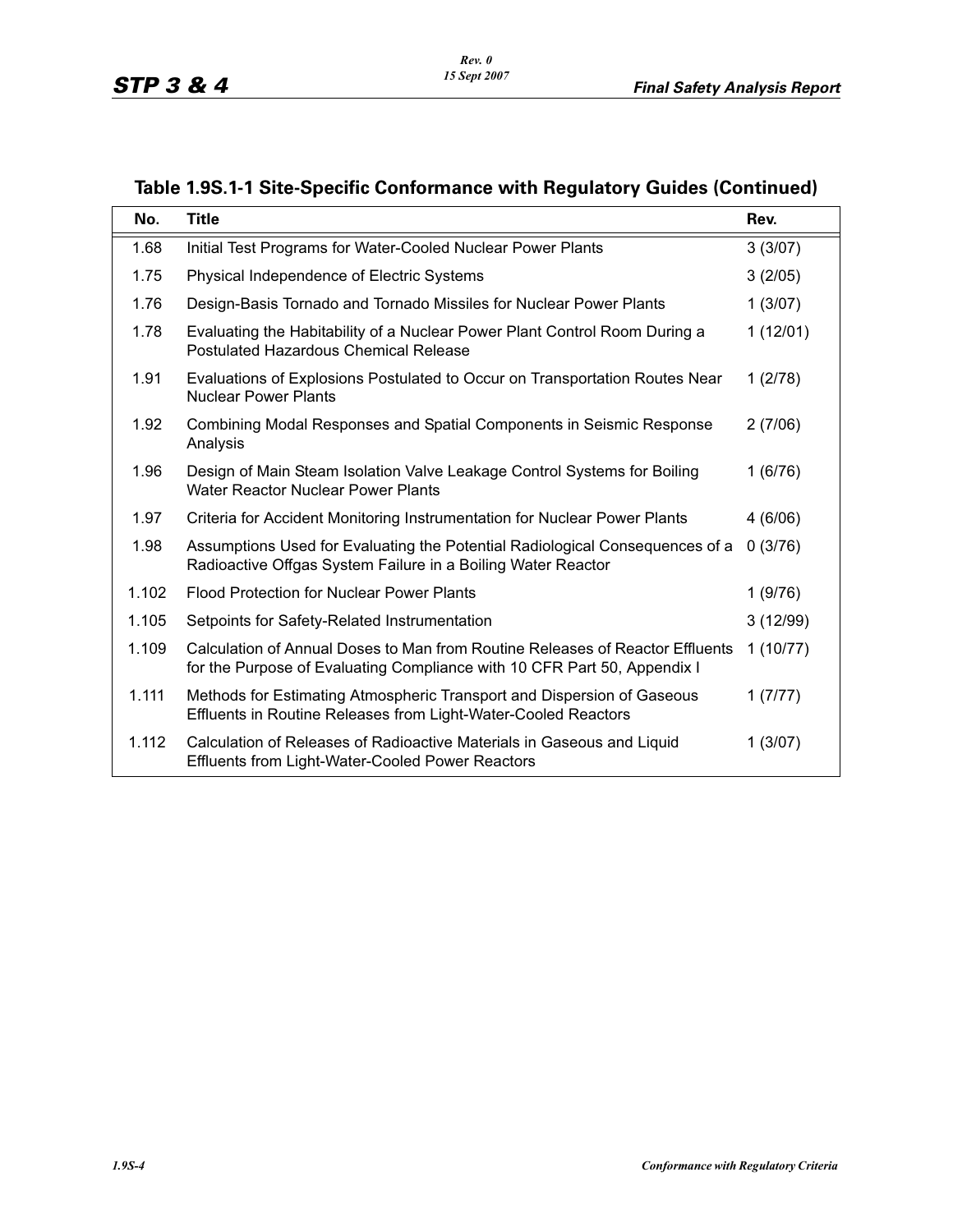| No.   | <b>Title</b>                                                                                                                                                           | Rev.     |
|-------|------------------------------------------------------------------------------------------------------------------------------------------------------------------------|----------|
| 1.113 | Estimating Aquatic Dispersion of Effluents from Accidental and Routine Reactor<br>Releases for the Purpose of Implementing Appendix I                                  | 1(4/77)  |
| 1.115 | Protection Against Low-Trajectory Turbine Missiles                                                                                                                     | 1(7/77)  |
| 1.117 | <b>Tornado Design Classification</b>                                                                                                                                   | 1(4/78)  |
| 1.122 | Development of Floor Design Response Spectra for Seismic Design of Floor-<br><b>Supported Equipment or Components</b>                                                  | 1(2/78)  |
| 1.132 | Site Investigations for Foundations of Nuclear Power Plants                                                                                                            | 2(10/03) |
| 1.135 | Normal Water Level and Discharge at Nuclear Power Plants                                                                                                               | 0(9/77)  |
| 1.138 | Laboratory Investigations of Soils and Rocks for Engineering Analysis and<br>Design of Nuclear Power Plants                                                            | 2(12/03) |
| 1.140 | Design, Inspection, and Testing Criteria for Air Filtration and Adsorption Units of<br>Normal Atmosphere Cleanup Systems in Light-Water-Cooled Nuclear Power<br>Plants | 2(6/01)  |
| 1.142 | Safety-Related Concrete Structures for Nuclear Power Plants (Other than<br><b>Reactor Vessels and Containments)</b>                                                    | 2(11/01) |
| 1.143 | Design Guidance for Radioactive Waste Management Systems, Structures, and<br>Components Installed in Light-Water-Cooled Nuclear Power Plants                           | 2(11/01) |
| 1.153 | <b>Criteria for Safety Systems</b>                                                                                                                                     | 1(6/96)  |
| 1.160 | Monitoring the Effectiveness of Maintenance at Nuclear Power Plants<br>[per NEI 07-02]                                                                                 | 2(3/97)  |
| 1.165 | Identification and Characterization of Seismic Sources and Determination of<br>Safe Shutdown Earthquake Ground Motion                                                  | 0(3/97)  |
| 1.182 | Assessing and Managing Risk Before Maintenance Activities at Nuclear Power<br>Plants [per NEI 07-02]                                                                   | 0(5/00)  |
| 1.189 | <b>Fire Protection for Nuclear Power Plants</b>                                                                                                                        | 1(3/07)  |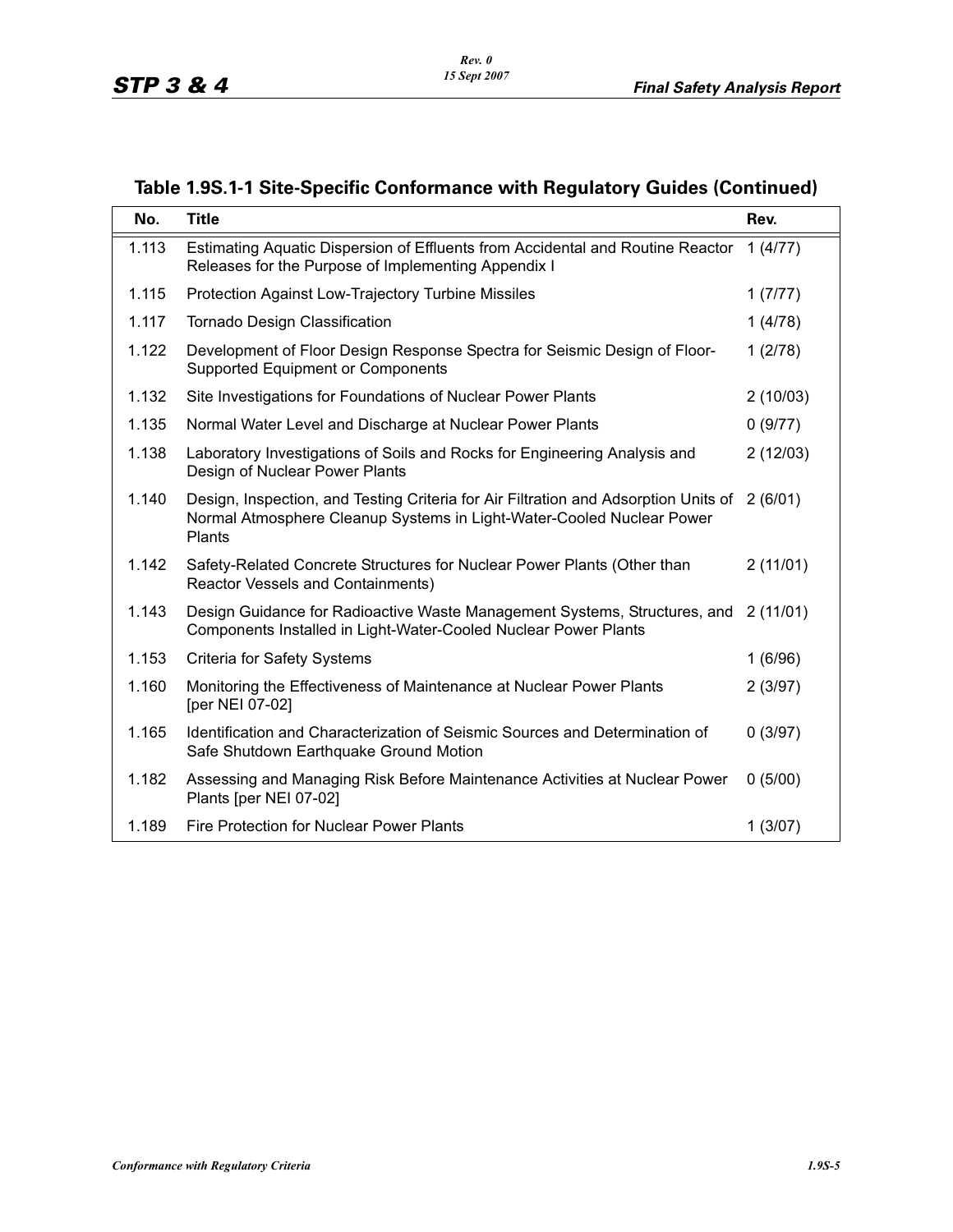| No.               | <b>Title</b>                                                                                                                                   | Rev.     |
|-------------------|------------------------------------------------------------------------------------------------------------------------------------------------|----------|
| 1.194             | Atmospheric Relative Concentrations for Control Room Radiological Habitability<br>Assessments at Nuclear Power Plants                          | 0(6/03)  |
| 1.198             | Procedures and Criteria for Assessing Seismic Soil Liquefaction at Nuclear<br><b>Power Plant Sites</b>                                         | 0(11/03) |
| 1.199             | Anchoring Components and Structural Supports in Concrete                                                                                       | 0(11/03) |
| 1.204             | Guidelines for Lightning Protection of Nuclear Power Plants                                                                                    | 0(11/05) |
| 1.206             | Combined License Applications for Nuclear Power Plants                                                                                         | 0(6/07)  |
| 1.208             | A Performance-Based Approach to Define the Site-Specific Earthquake Ground<br>Motion                                                           | 0(3/07)  |
| <b>Division 8</b> |                                                                                                                                                |          |
| 8.1               | <b>Radiation Symbol</b>                                                                                                                        | 0(2/73)  |
| 8.4               | Direct-Reading and Indirect-Reading Pocket Dosimeters                                                                                          | 0(2/73)  |
| 8.5               | Criticality and Other Interior Evacuation Signals                                                                                              | 1(3/81)  |
| 8.6               | Standard Test Procedure for Geiger-Muller Counters                                                                                             | 0(5/73)  |
| 8.7               | Instructions for Recording and Reporting Occupational Radiation Exposure Data                                                                  | 2(11/05) |
| 8.8               | Information Relevant to Ensuring that Occupational Radiation Exposures at<br>Nuclear Power Stations Will Be as Low as Is Reasonably Achievable | 3(6/78)  |
| 8.9               | Acceptable Concepts, Models, Equations, and Assumptions for a Bioassay<br>Program                                                              | 1(7/93)  |
| 8.10              | Operating Philosophy for Maintaining Occupational Radiation Exposures as Low 1-R (5/77)<br>as Is Reasonably Achievable                         |          |
| 8.13              | <b>Instruction Concerning Prenatal Radiation Exposure</b>                                                                                      | 3(6/99)  |
| 8.15              | Acceptable Programs for Respiratory Protection                                                                                                 | 1(10/99) |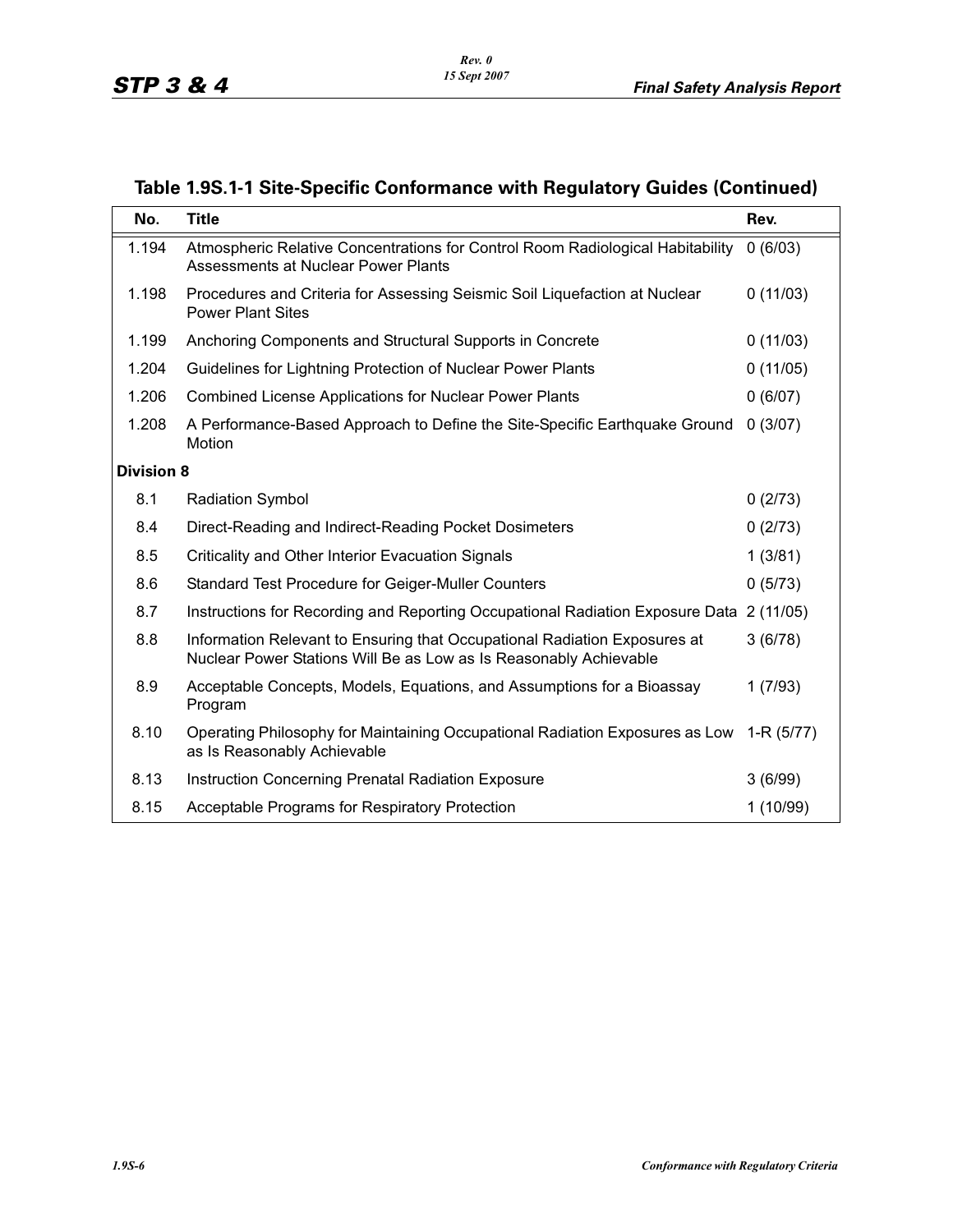| No.  | Title                                                                                            | Rev.    |
|------|--------------------------------------------------------------------------------------------------|---------|
| 8.20 | Applications of Bioassay for I-125 and I-131                                                     | 1(9/79) |
| 8.26 | Applications of Bioassay for Fission and Activation Products                                     | 0(9/80) |
| 8.27 | Radiation Protection Training for Personnel at Light-Water-Cooled Nuclear<br><b>Power Plants</b> | 0(3/81) |
| 8.28 | Audible-Alarm Dosimeters                                                                         | 0(8/81) |
| 8.29 | Instruction Concerning Risks from Occupational Radiation Exposure                                | 1(2/96) |
| 8.32 | Criteria for Establishing a Tritium Bioassay Program                                             | 0(7/88) |
| 8.34 | Monitoring Criteria and Methods To Calculate Occupational Radiation Doses                        | 0(7/92) |
| 8.35 | <b>Planned Special Exposures</b>                                                                 | 0(6/92) |
| 8.36 | Radiation Dose to the Embryo/Fetus                                                               | 0(7/92) |
| 8.38 | Control of Access to High and Very High Radiation Areas of Nuclear Plants                        | 1(5/06) |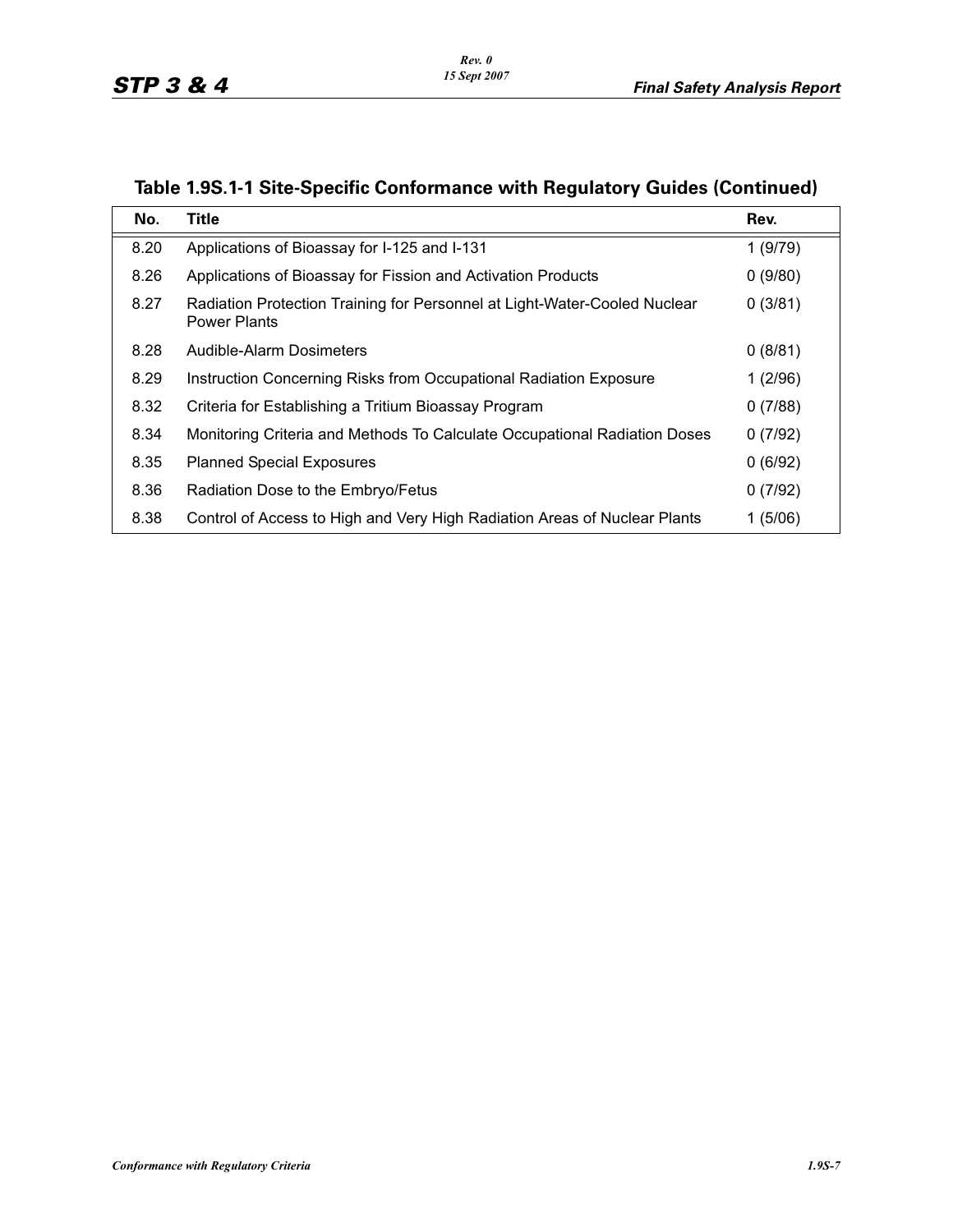### **Table 1.9S.1-2 Conformance with Regulatory Guides Noted as "COL Applicant" in DCD**

| No. | <b>Title</b>                                                                                                                              | <b>Conformance</b>                                                                                                                                                                                            |
|-----|-------------------------------------------------------------------------------------------------------------------------------------------|---------------------------------------------------------------------------------------------------------------------------------------------------------------------------------------------------------------|
|     | 1.16 Reporting of Operating Information Appendix A RG 1.16, Rev. 4 does not reflect current<br><b>Technical Specifications,</b><br>Rev. 4 | regulations. STP 3 & 4 will conform to<br>10 CFR 50.72 and 10 CFR 50.73.                                                                                                                                      |
|     | 1.33 Quality Assurance Program Requirements<br>(Operations), Rev. 2                                                                       | Not applicable. The STP 3 & 4 Quality<br>Assurance Program Description commits to<br>NOA-1-1994.                                                                                                              |
|     | 1.71 Welder Qualifications for Areas of Limited<br>Accessibility, Rev. 0                                                                  | Refer to Subsection I0.3.6.3.                                                                                                                                                                                 |
|     | 1.86 Termination of Operating Licenses for Nuclear<br>Reactors, Rev. 0                                                                    | Not applicable.                                                                                                                                                                                               |
|     | 1.90 Inservice Inspection of Prestressed Concrete<br>Containment Structures with Grouted Tendons,<br>Rev. 1                               | Not applicable.                                                                                                                                                                                               |
|     | 1.114 Guidance on Being Operator at the Controls of<br>a Nuclear Power Plant, Rev. 1                                                      | STP 3 & 4 meets the intent of this guide by<br>having sufficient operators on duty in the<br>control room to assure visual contact with<br>reactor controls and instrumentation during<br>routine log rounds. |
|     | 1.127 Inspection of Water-Control Structures<br>Associated with Nuclear Power Plants,<br>Rev. 1                                           | Not applicable.                                                                                                                                                                                               |
|     | 1.134 Medical Evaluation of Licensed Personnel for<br>Nuclear Power Plants, Rev. 2                                                        | Conforms.                                                                                                                                                                                                     |
|     | 1.149 Nuclear Power Plant Simulation facilities for<br>Use in Operator License Examinations, Rev. 1                                       | The simulator will be certified in accordance<br>with RG 1.149, Rev. 3 and ANSI/ANS 3.5-<br>1998.                                                                                                             |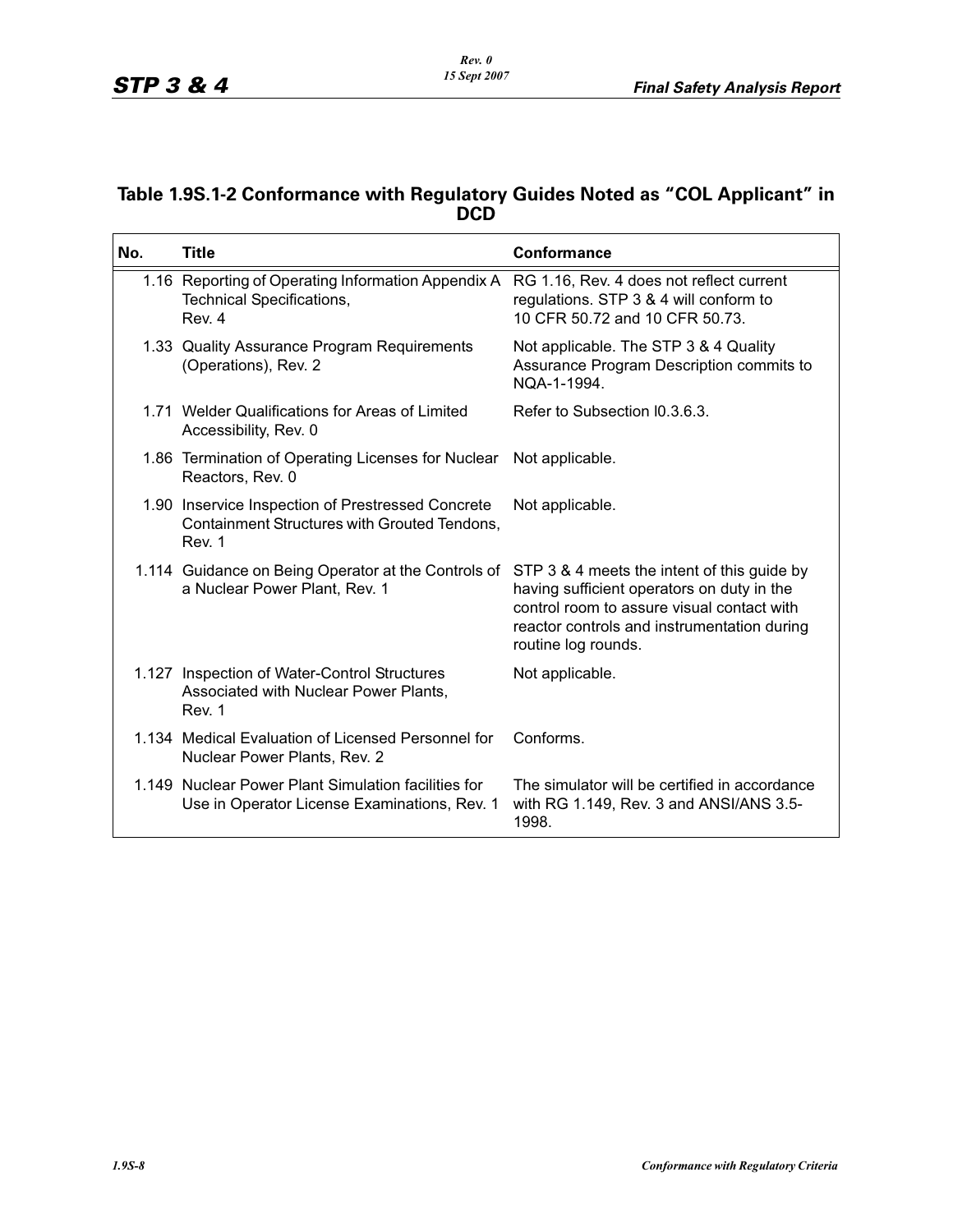| No.             | <b>Title</b>                                                       | Rev.    |  |  |  |
|-----------------|--------------------------------------------------------------------|---------|--|--|--|
|                 | Chapter 1 - Introduction and General Description of the Plant      |         |  |  |  |
| 1.0             | Introduction and Interfaces                                        | 0(3/07) |  |  |  |
|                 | <b>Chapter 2 - Site Characteristics</b>                            |         |  |  |  |
| 2.0             | Site Characteristics and Site Parameters                           | 0(3/07) |  |  |  |
| 2.1.1           | Site Location and Description                                      | 3(3/07) |  |  |  |
| 2.1.2           | Exclusion Area Authority and Control                               | 3(3/07) |  |  |  |
| 2.1.3           | <b>Population Distribution</b>                                     | 3(3/07) |  |  |  |
| $2.2.1 - 2.2.2$ | Identification of Potential Hazards in Site Vicinity               | 3(3/07) |  |  |  |
| 2.2.3           | <b>Evaluation of Potential Accidents</b>                           | 3(3/07) |  |  |  |
| 2.3.1           | <b>Regional Climatology</b>                                        | 3(3/07) |  |  |  |
| 2.3.2           | Local Meteorology                                                  | 3(3/07) |  |  |  |
| 2.3.3           | Onsite Meteorological Measurements Programs                        | 3(3/07) |  |  |  |
| 2.3.4           | Short-Term Atmospheric Dispersion Estimates for Accident Releases  | 3(3/07) |  |  |  |
| 2.3.5           | Long-Term Atmospheric Dispersion Estimates for Routine<br>Releases | 3(3/07) |  |  |  |
| 2.4.1           | <b>Hydrologic Description</b>                                      | 3(3/07) |  |  |  |
| 2.4.2           | Floods                                                             | 4(3/07) |  |  |  |
| 2.4.3           | Probable Maximum Flood (PMF) on Streams and Rivers                 | 4(3/07) |  |  |  |
| 2.4.4           | <b>Potential Dam Failures</b>                                      | 3(3/07) |  |  |  |
| 2.4.5           | Probable Maximum Surge and Seiche Flooding                         | 3(3/07) |  |  |  |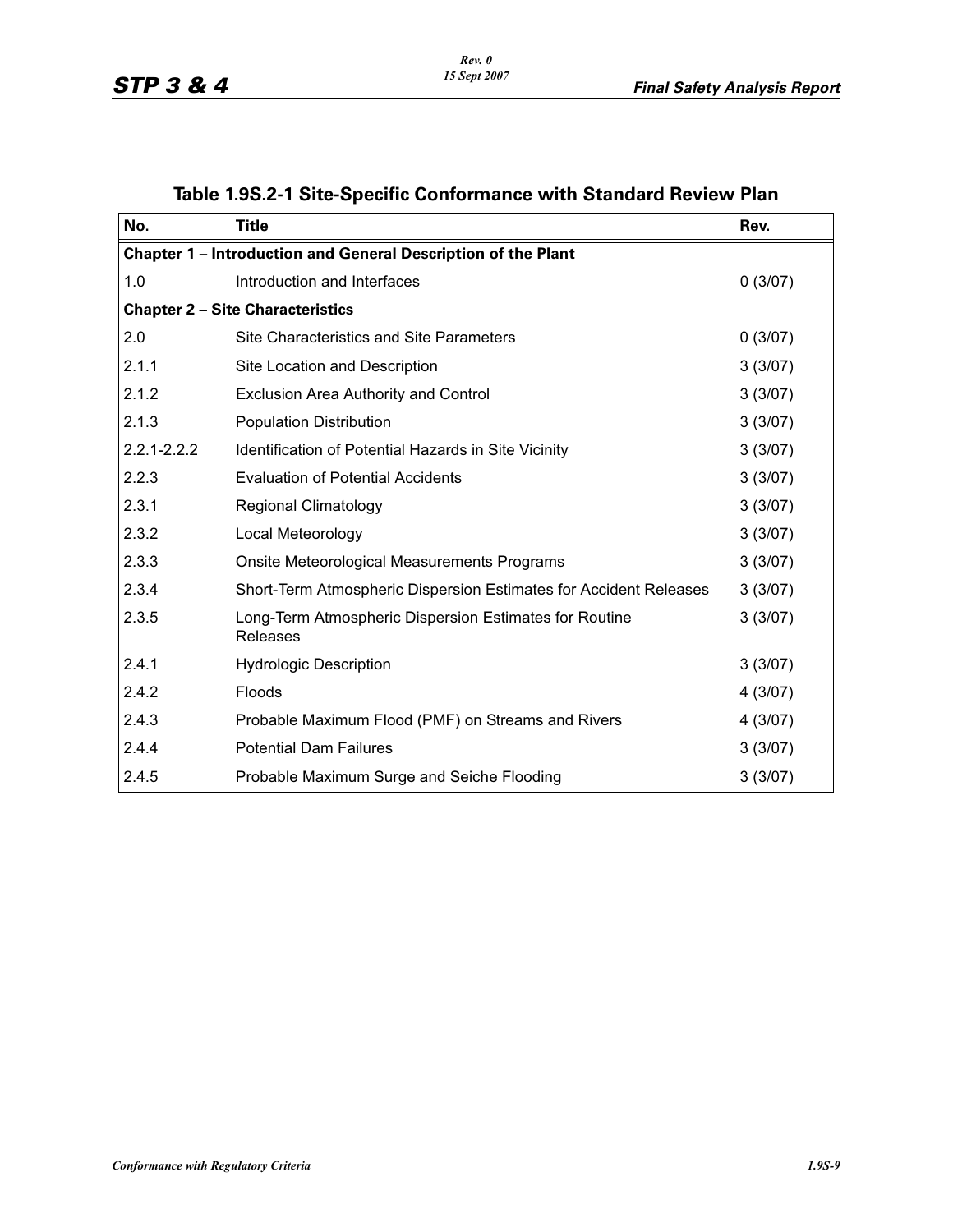| No.    | <b>Title</b>                                                                               | Rev.     |
|--------|--------------------------------------------------------------------------------------------|----------|
| 2.4.6  | Probable Maximum Tsunami Hazards                                                           | 3(3/07)  |
| 2.4.7  | Ice Effects                                                                                | 3(3/07)  |
| 2.4.8  | <b>Cooling Water Canals and Reservoirs</b>                                                 | 3(3/07)  |
| 2.4.9  | <b>Channel Diversions</b>                                                                  | 3(3/07)  |
| 2.4.10 | <b>Flooding Protection Requirements</b>                                                    | 3(3/07)  |
| 2.4.11 | Low Water Considerations                                                                   | 3(3/07)  |
| 2.4.12 | Groundwater                                                                                | 3(3/07)  |
| 2.4.13 | Accidental Releases of Radioactive Liquid Effluents in Ground and<br><b>Surface Waters</b> | 3(3/07)  |
| 2.4.14 | Technical Specifications and Emergency Operation Requirements                              | 3(3/07)  |
| 2.5.1  | Basic Geologic and Seismic Information                                                     | 4(3/07)  |
| 2.5.2  | <b>Vibratory Ground Motion</b>                                                             | 4(3/07)  |
| 2.5.3  | <b>Surface Faulting</b>                                                                    | 4(3/07)  |
| 2.5.4  | Stability of Subsurface Materials and Foundations                                          | 3(3/07)  |
| 2.5.5  | <b>Stability of Slopes</b>                                                                 | 3(3/07)  |
|        | Chapter 3 - Design of Structures, Components, Equipment, and Systems                       |          |
| 3.2.1  | Seismic Classification                                                                     | 2(3/07)  |
| 3.2.2  | <b>System Quality Group Classification</b>                                                 | 2(3/07)  |
| 3.3.1  | Wind Loadings                                                                              | 3 (3/070 |
| 3.3.2  | Tornado Loadings                                                                           | 3(3/07)  |
| 3.4.2  | <b>Analysis Procedures</b>                                                                 | 3(3/07)  |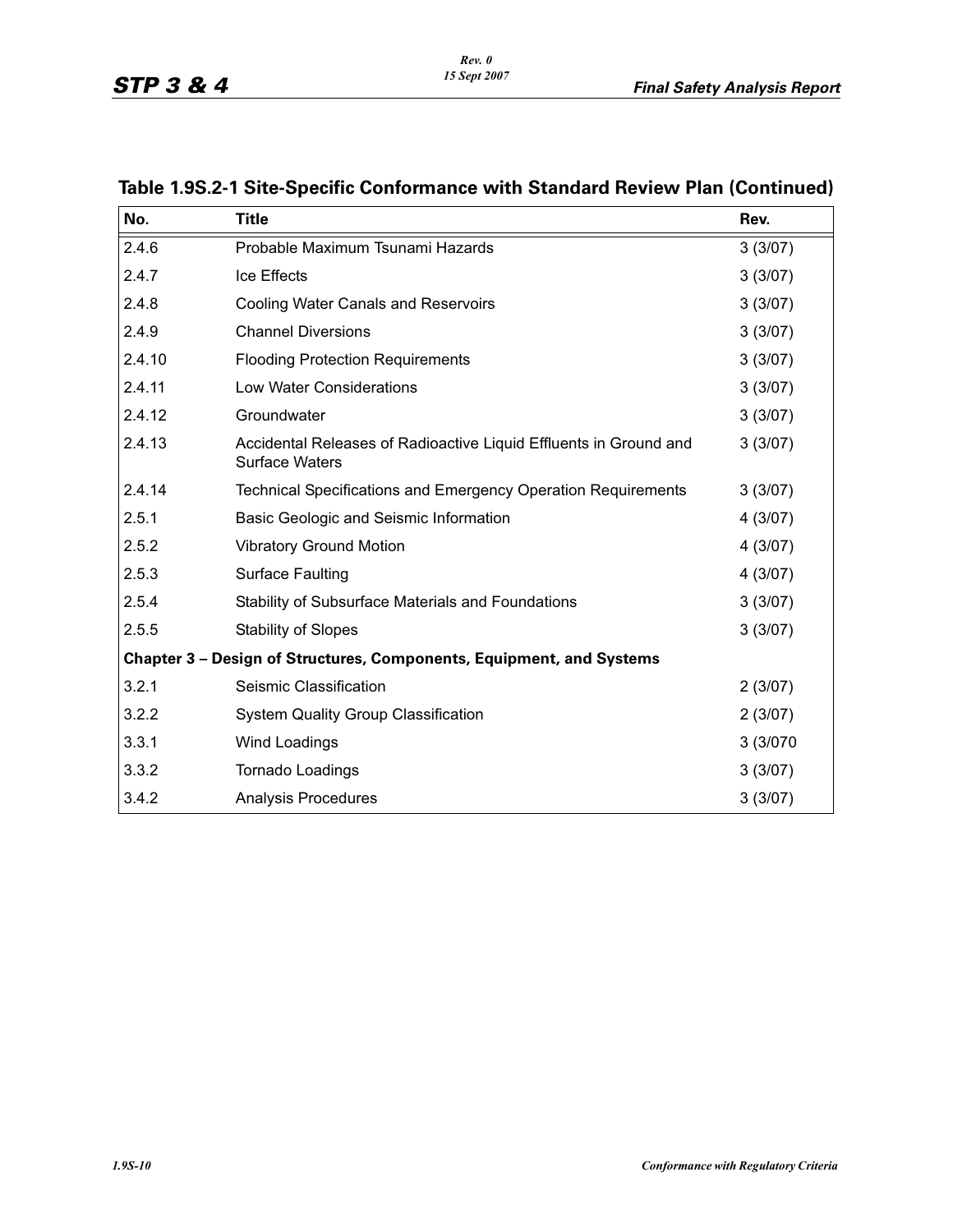| No.                                 | <b>Title</b>                                      | Rev.    |
|-------------------------------------|---------------------------------------------------|---------|
| 3.5.1.3                             | <b>Turbine Missiles</b>                           | 3(3/07) |
| 3.5.1.4                             | Missiles Generated by Tornadoes and Extreme Winds | 3(3/07) |
| 3.5.3                               | <b>Barrier Design Procedures</b>                  | 3(3/07) |
| 3.7.1                               | Seismic Design Parameters                         | 3(3/07) |
| 3.7.2                               | Seismic System Analysis                           | 3(3/07) |
| 3.8.4                               | <b>Other Seismic Category I Structures</b>        | 2(3/07) |
|                                     | Appendix B                                        | 2(3/07) |
|                                     | Appendix C                                        | 2(3/07) |
| 3.8.5                               | Foundations                                       | 2(3/07) |
| <b>Chapter 8 - Electrical Power</b> |                                                   |         |
| 8.1                                 | Electric Power - Introduction                     | 3(3/07) |
| 8.2                                 | Offsite Power system                              | 4(3/07) |
|                                     | Appendix A                                        | 4(3/07) |
|                                     | <b>Chapter 9 - Auxiliary Systems</b>              |         |
| 9.2.1                               | <b>Station Service Water System</b>               | 5(3/07) |
| 9.2.2                               | <b>Reactor Auxiliary Cooling Water Systems</b>    | 4(3/07) |
| 9.2.4                               | Potable and Sanitary Water Systems                | 3(3/07) |
| 9.2.5                               | <b>Ultimate Heat Sink</b>                         | 3(3/07) |
| 9.3.1                               | <b>Compressed Air System</b>                      | 2(3/07) |
| 9.3.3                               | <b>Equipment and Floor Drainage System</b>        | 3(3/07) |
| 9.5.1                               | <b>Fire Protection Program</b>                    | 5(3/07) |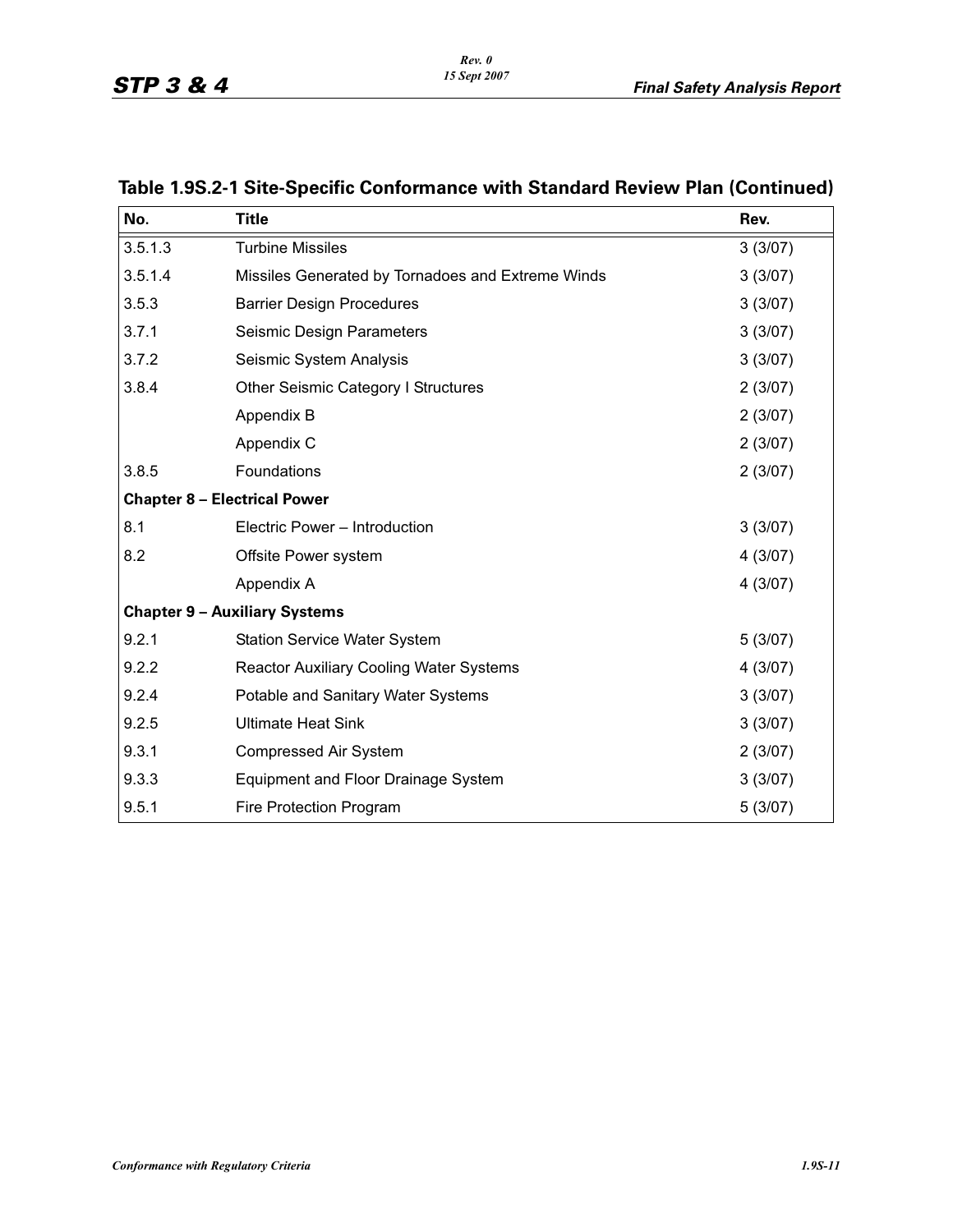| No.           | <b>Title</b>                                                                                | Rev.    |
|---------------|---------------------------------------------------------------------------------------------|---------|
|               | Appendix A                                                                                  | 5(3/07) |
|               | <b>Chapter 10 - Steam and Power Conversion System</b>                                       |         |
| 10.4.5        | <b>Circulating Water System</b>                                                             | 3(3/07) |
|               | <b>Chapter 11 - Radioactive Waste Management</b>                                            |         |
| 11.5          | Process and Effluent Radiological Monitoring Instrumentation and<br><b>Sampling Systems</b> | 3(7/81) |
|               | BTP 11-6 Postulated Radioactive Releases due to Liquid-Containing<br><b>Tank Failures</b>   | 3(3/07) |
|               | <b>Chapter 12 - Radiation Protection</b>                                                    |         |
| 12.5          | <b>Operational Radiation Protection Program</b>                                             | 3(3/07) |
|               | <b>Chapter 13 - Conduct of Operations</b>                                                   |         |
| 13.1.1        | Management and Technical Support Organization                                               | 5(3/07) |
| 13.1.2-13.1.3 | <b>Operating Organization</b>                                                               | 6(3/07) |
| 13.2.1        | Reactor Operator Requalification Program; Reactor Operator Training                         | 3(3/07) |
| 13.2.2        | Non-Licensed Plant Staff Training                                                           | 3(3/07) |
| 13.3          | <b>Emergency Planning</b>                                                                   | 3(3/07) |
| 13.4          | <b>Operational Programs</b>                                                                 | 3(3/07) |
| 13.5.1        | <b>Administrative Procedures</b>                                                            | 0(7/81) |
| 13.5.1.1      | Administrative Procedures - General                                                         | 0(3/07) |
| 13.5.1.2      | Administrative Procedures - Initial Test Program                                            | 0(6/96) |
| 13.5.2.1      | Operating and Emergency Operating Procedures                                                | 2(3/07) |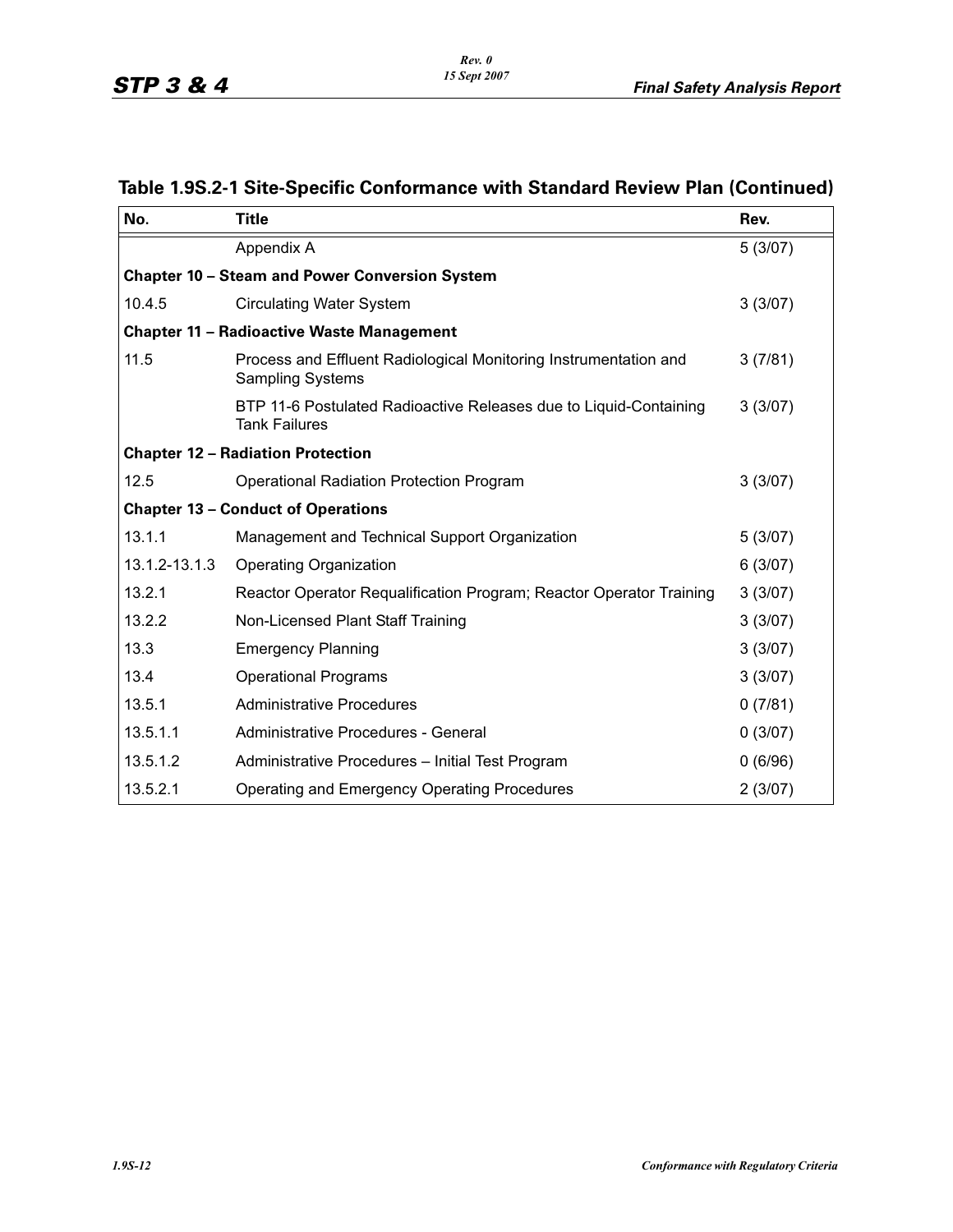| No.      | Title                                                                                                                  | Rev.    |
|----------|------------------------------------------------------------------------------------------------------------------------|---------|
|          | Appendix A                                                                                                             | 2(3/07) |
| 13.5.2.2 | Maintenance and Other Operating Procedures                                                                             | 0(6/96) |
| 13.6     | <b>Physical Security</b>                                                                                               | 3(3/07) |
| 13.6.1   | Physical Security - Combined License Review Responsibilities                                                           | 0(3/07) |
|          | <b>Chapter 17 - Quality Assurance</b>                                                                                  |         |
| 17.5     | Quality Assurance Program Description - Design Certification, Early Site 0 (3/07)<br>Permit and New License Applicants |         |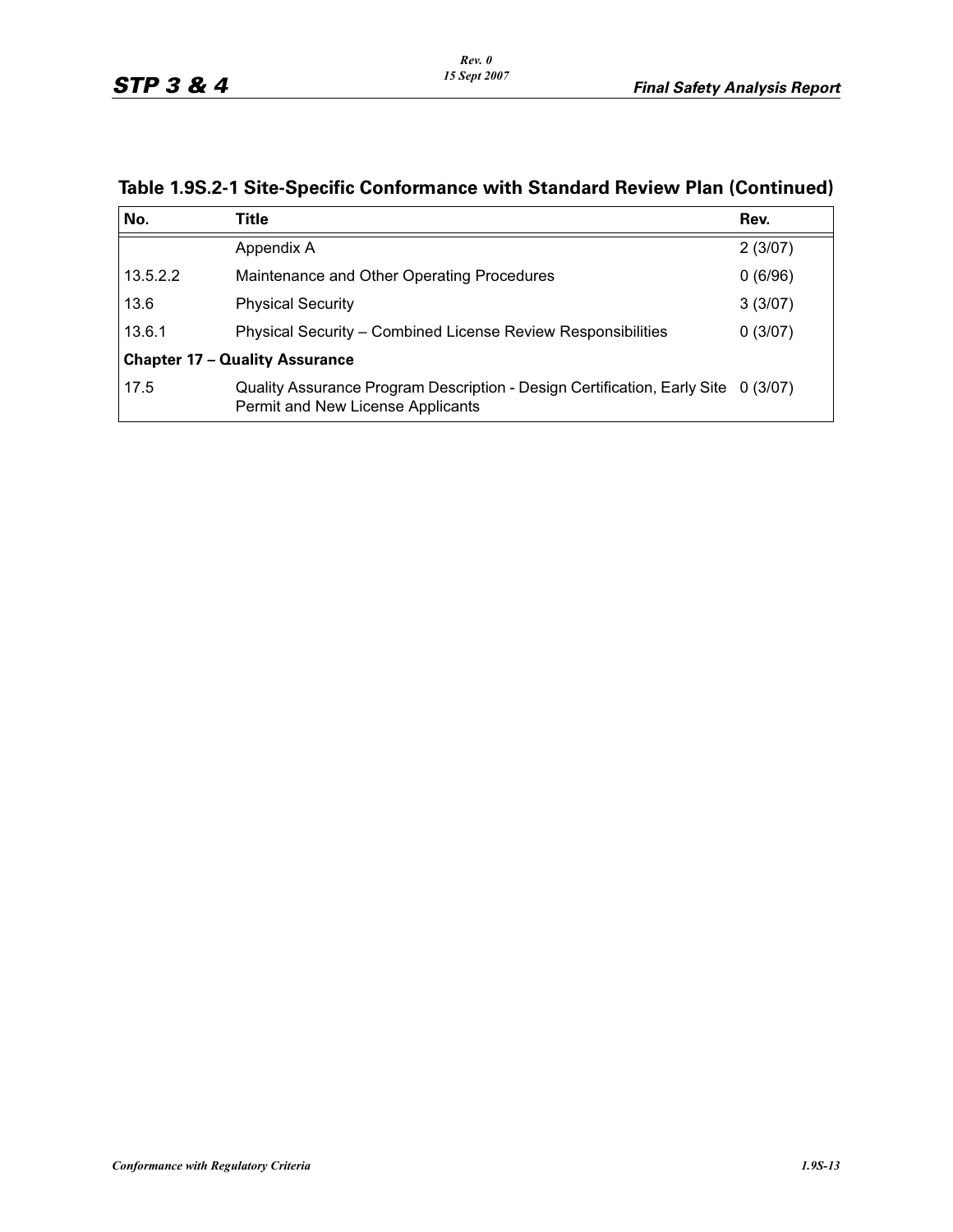# **Table 1.9S.3-1 COL Applicant Resolution of ABWR DCD Appendix 19B Issues**

|                           | <b>Title</b>                                                                                                     | <b>Resolution</b>                                                                                                                                                                                                                                               |
|---------------------------|------------------------------------------------------------------------------------------------------------------|-----------------------------------------------------------------------------------------------------------------------------------------------------------------------------------------------------------------------------------------------------------------|
| <b>Generic Issues</b>     |                                                                                                                  |                                                                                                                                                                                                                                                                 |
| A-1                       | <b>Water Hammer</b>                                                                                              | Section 19B.2.2                                                                                                                                                                                                                                                 |
| $A-36$                    | Control of Heavy Loads near Spent Fuel Pool                                                                      | Section 19B.2.12                                                                                                                                                                                                                                                |
| A-47                      | Safety Implications of Control Systems                                                                           | Operating procedures and<br>operator training will ensure<br>that the operators can<br>mitigate reactor vessel<br>overfill events that may occur<br>via the condensate booster<br>pumps during reduced<br>pressure operation of the<br>system. Section 19B.2.17 |
| C-1                       | Assurance of Continuous Long-Term Capability of<br>Hermetic Seals on Instrumentation and Electrical<br>Equipment | 19B.2.27                                                                                                                                                                                                                                                        |
| $C-17$                    | Interim Acceptance Criteria for Solidification Agents for<br><b>Radioactive Solid Wastes</b>                     | Section 19B.2.29;<br>10 CFR 61                                                                                                                                                                                                                                  |
| <b>New Generic Issues</b> |                                                                                                                  |                                                                                                                                                                                                                                                                 |
| 51                        | Proposed Requirements for Improving the Reliability of<br>Open Cycle Service Water Systems                       | Implementation of a baseline<br>fouling program issued to<br>licensees in<br>GL 89-13; Section 19B.2.35                                                                                                                                                         |
| 75                        | Generic Implications of ATWS Events at the Salem<br><b>Nuclear Plant</b>                                         | Sections 13.4S, 13.5, and<br>19B.2.38                                                                                                                                                                                                                           |
| 105                       | Interfacing Systems LOCA at BWRs                                                                                 | No longer listed in NUREG-<br>0933. Therefore, not<br>applicable to future reactor<br>plants.                                                                                                                                                                   |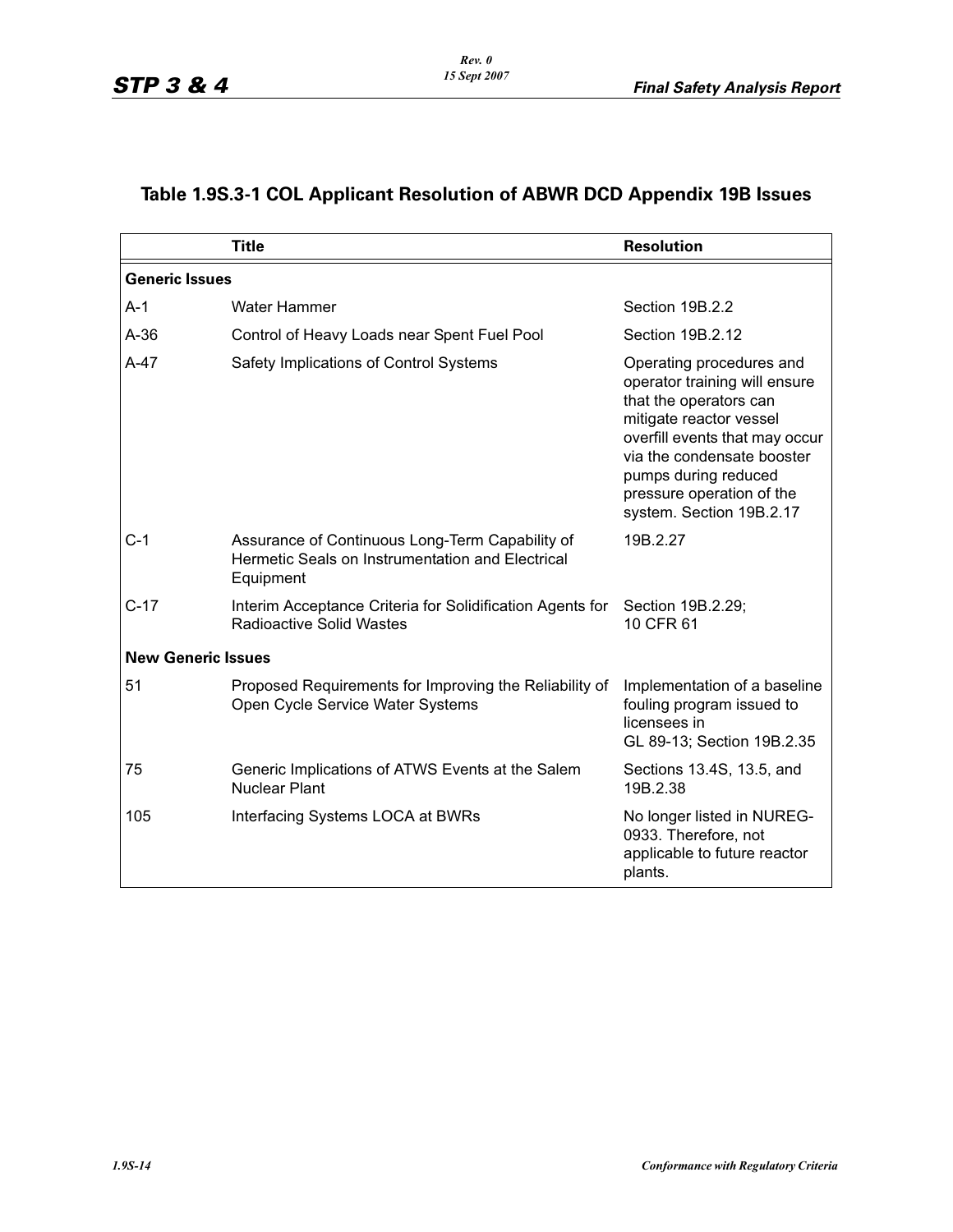### **Table 1.9S.3-1 COL Applicant Resolution of ABWR DCD Appendix 19B Issues (Continued)**

|                   | <b>Title</b>                                                                                       | <b>Resolution</b>                                                                             |
|-------------------|----------------------------------------------------------------------------------------------------|-----------------------------------------------------------------------------------------------|
| 145               | Actions to Reduce Common Cause Failures                                                            | No longer listed in NUREG-<br>0933. Therefore, not<br>applicable to future reactor<br>plants. |
| 153               | Loss of Essential Service Water in LWRs                                                            | No longer listed in NUREG-<br>0933. Therefore, not<br>applicable to future reactor<br>plants. |
|                   | <b>Issues Resolved with no New Requirements</b>                                                    |                                                                                               |
| $A-29$            | Nuclear Power Plant Design for Reduction of<br>Vulnerability to Industrial Sabotage                | No longer listed in NUREG-<br>0933. Therefore, not<br>applicable to future reactor<br>plants. |
| 120               | On-Line Testability of Protection Systems                                                          | No longer listed in NUREG-<br>0933. Therefore, not<br>applicable to future reactor<br>plants. |
| 151               | Reliability of Anticipated Transient without Scram<br><b>Recirculation Pump Trip in BWRs</b>       | No longer listed in NUREG-<br>0933. Therefore, not<br>applicable to future reactor<br>plants. |
| <b>TMI Issues</b> |                                                                                                    |                                                                                               |
| LA.1.1            | <b>Shift Technical Advisor</b>                                                                     | Section 13.1                                                                                  |
| I.A.1.2           | <b>Shift Supervisor Administrative Duties</b>                                                      | Section 13.1                                                                                  |
| I.A.1.3           | Shift Manning                                                                                      | <b>Technical Specifications</b>                                                               |
| I.A.2.1(1)        | Qualifications - Experience                                                                        | Section 13.2                                                                                  |
| I.A.2.1(2)        | Training                                                                                           | Section 13.2                                                                                  |
| I.A.2.1(3)        | Facility Certification of Competence and Fitness of<br>Applicants for Operator and Senior Operator | Section 13.2                                                                                  |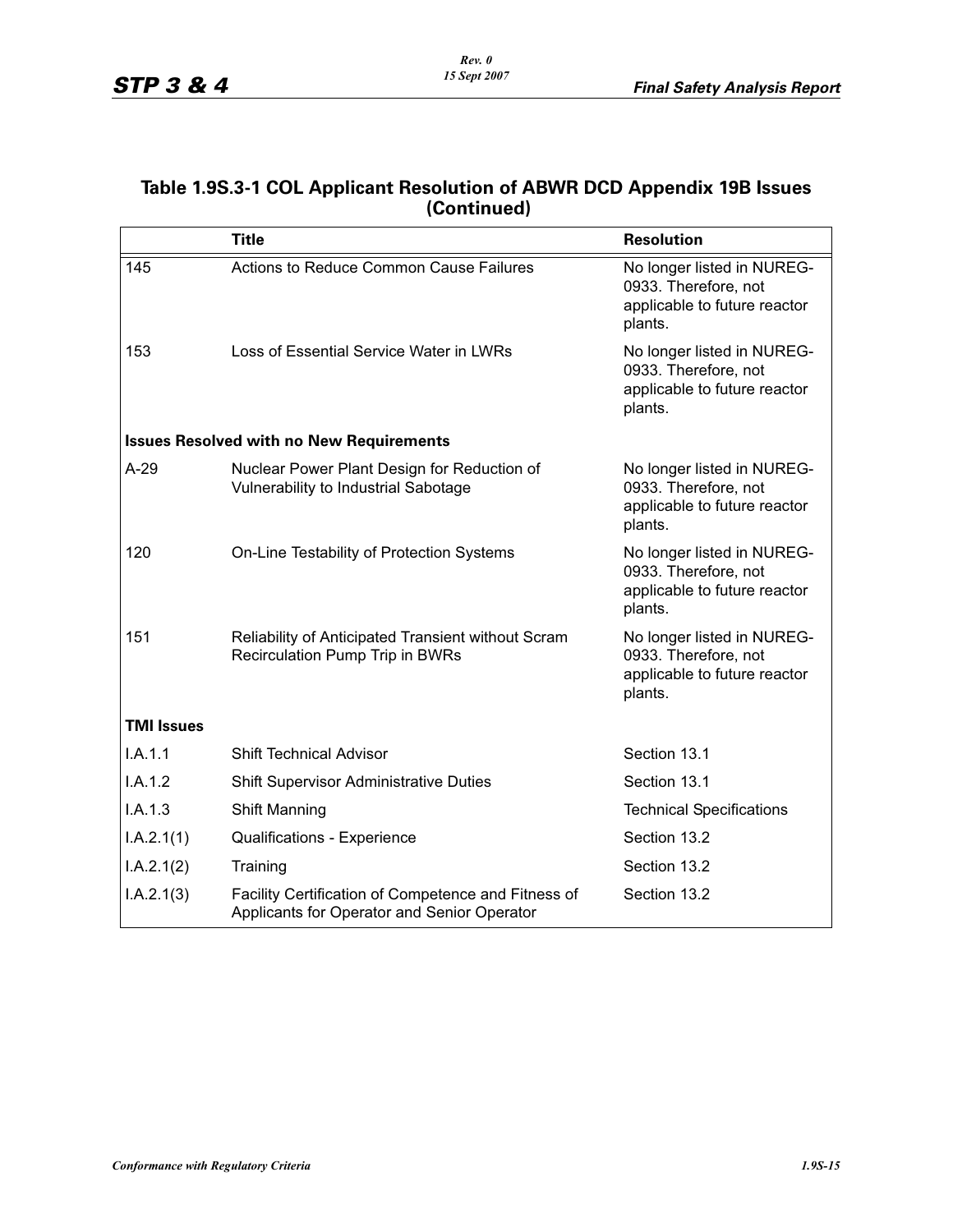#### **Table 1.9S.3-1 COL Applicant Resolution of ABWR DCD Appendix 19B Issues (Continued)**

|            | <b>Title</b>                                                                                      | <b>Resolution</b>                                                            |
|------------|---------------------------------------------------------------------------------------------------|------------------------------------------------------------------------------|
| I.A.2.3    | Administration of Training Programs                                                               | Section 13.2                                                                 |
| I.A.2.6(1) | Revise Regulatory Guide 1.8                                                                       | NRC action. Not applicable.                                                  |
| I.A.3.1    | Revise Scope of Criteria for Licensing Examinations                                               | NRC action. Not applicable.                                                  |
| I.A.4.1(2) | Interim Changes in Training Simulators                                                            | STP 3 & 4 will conform with<br>RG 1.149 and will have an<br>onsite simulator |
| I.C.1(1)   | <b>Small Break LOCAs</b>                                                                          | Section 13.5                                                                 |
| I.C.1(2)   | Inadequate Core Cooling                                                                           | Section 13.5                                                                 |
| I.C.2      | <b>Shift and Relief Turnover Procedures</b>                                                       | Section 13.5                                                                 |
| 1.C.3      | <b>Shift Supervisor Responsibilities</b>                                                          | Section 13.1; Conduct of<br>Operations                                       |
| I.C.4      | <b>Control Room Access</b>                                                                        | <b>Conduct of Operations</b><br>Procedure                                    |
| I.C.6      | Procedures for Verification of Correct Performance of<br><b>Operating Activities</b>              | <b>Conduct of Operations</b><br>Procedure                                    |
| I.C.7      | <b>NSSS Vendor Review of Procedures</b>                                                           | Applicable to W and CE only.                                                 |
| I.C.8      | Pilot – Monitoring of Selected Emergency Procedures<br>for Near-Term Operating License Applicants | Historical issue. No longer<br>applicable.                                   |
| II.B.1     | <b>Reactor Coolant System Vents</b>                                                               | Sections 1A.2.5 and 13.5                                                     |
| II.B.4     | Training for Mitigating Core Damage                                                               | Section 13.2                                                                 |
| ILE.6.1    | <b>Test Adequacy Study</b>                                                                        | Section 19B.2.68                                                             |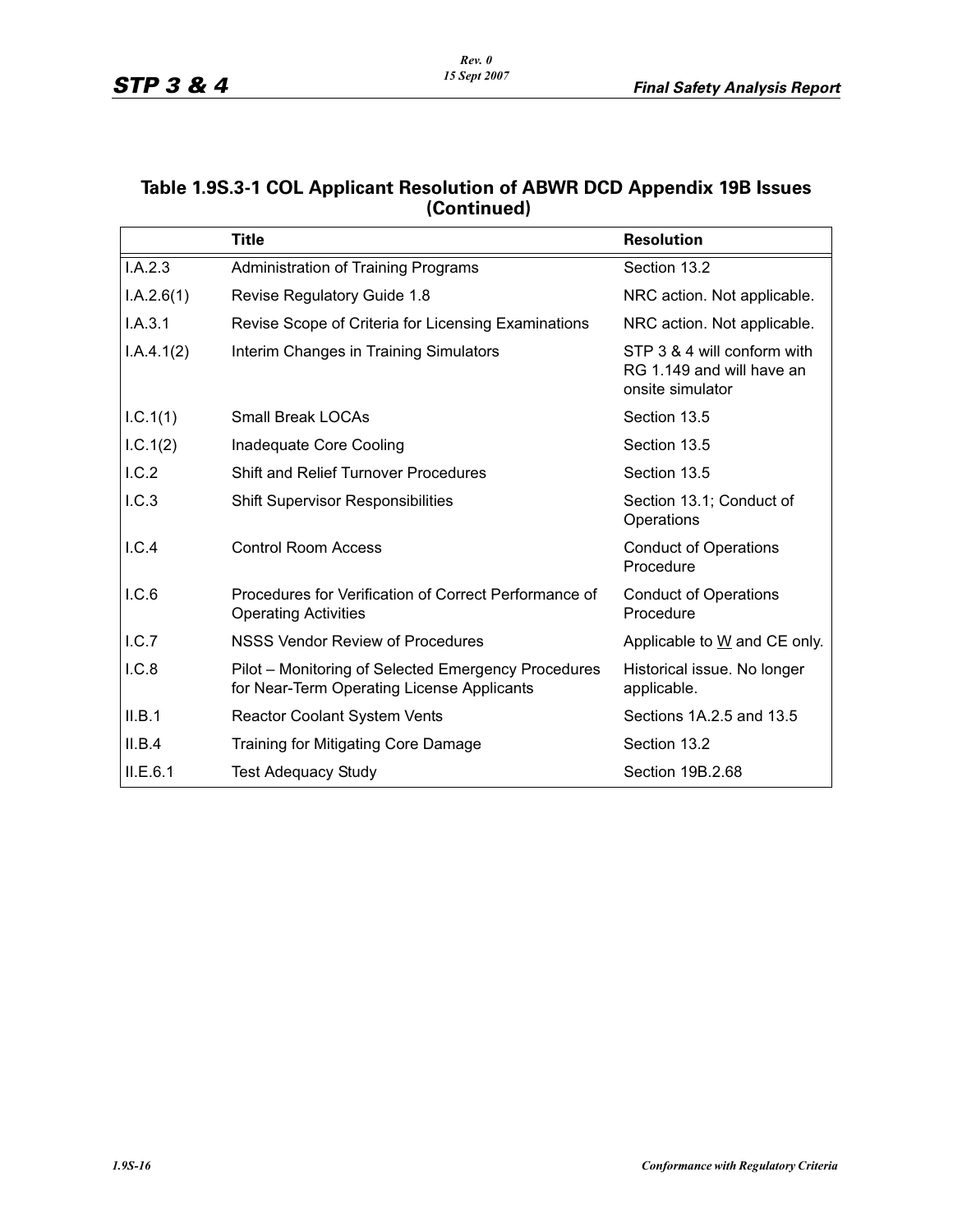#### **Table 1.9S.3-1 COL Applicant Resolution of ABWR DCD Appendix 19B Issues (Continued)**

|              | <b>Title</b>                                                                                 | <b>Resolution</b>                                                                             |
|--------------|----------------------------------------------------------------------------------------------|-----------------------------------------------------------------------------------------------|
| II.J.4.1     | <b>Revise Deficiency Reporting Requirements</b>                                              | NRC action. Not applicable.                                                                   |
| ILK.3(15)    | Modify Break Detection Logic to Prevent Spurious<br>Isolation of HPCI and RCIC Systems       | Sections 1A.2.23 and 14.2                                                                     |
| III.A.1.1(1) | Implement Action Plan Requirements for Promptly<br>Improving Licensee Emergency Preparedness | NRC action. Not applicable.                                                                   |
| III.A.2.1(1) | Publish Proposed Amendments to the Rules                                                     | NRC action. Not applicable.                                                                   |
| III.A.2.1(2) | <b>Conduct Public Regional Meetings</b>                                                      | No longer listed in NUREG-<br>0933. Therefore, not<br>applicable to future reactor<br>plants. |
| III.A.2.1(3) | Prepare Final Commission Paper Recommending<br><b>Adoption of Rules</b>                      | No longer listed in NUREG-<br>0933. Therefore, not<br>applicable to future reactor<br>plants. |
| III.A.2.1(4) | Revise Inspection Program to Cover Upgraded<br>Requirements                                  | NRC action. Not applicable.                                                                   |
| III.A.2.2    | Development of Guidance and Criteria                                                         | NRC action. Not applicable.                                                                   |
| III.A.3.3(1) | Install Direct Dedicated Telephone Lines                                                     | STP 3 & 4 will use direct lines<br>installed by<br>STP 1 & 2.                                 |
| III.A.3.3(2) | Obtain Dedicated, Short-Range Radio Communication<br>Systems                                 | NRC action. Not applicable.                                                                   |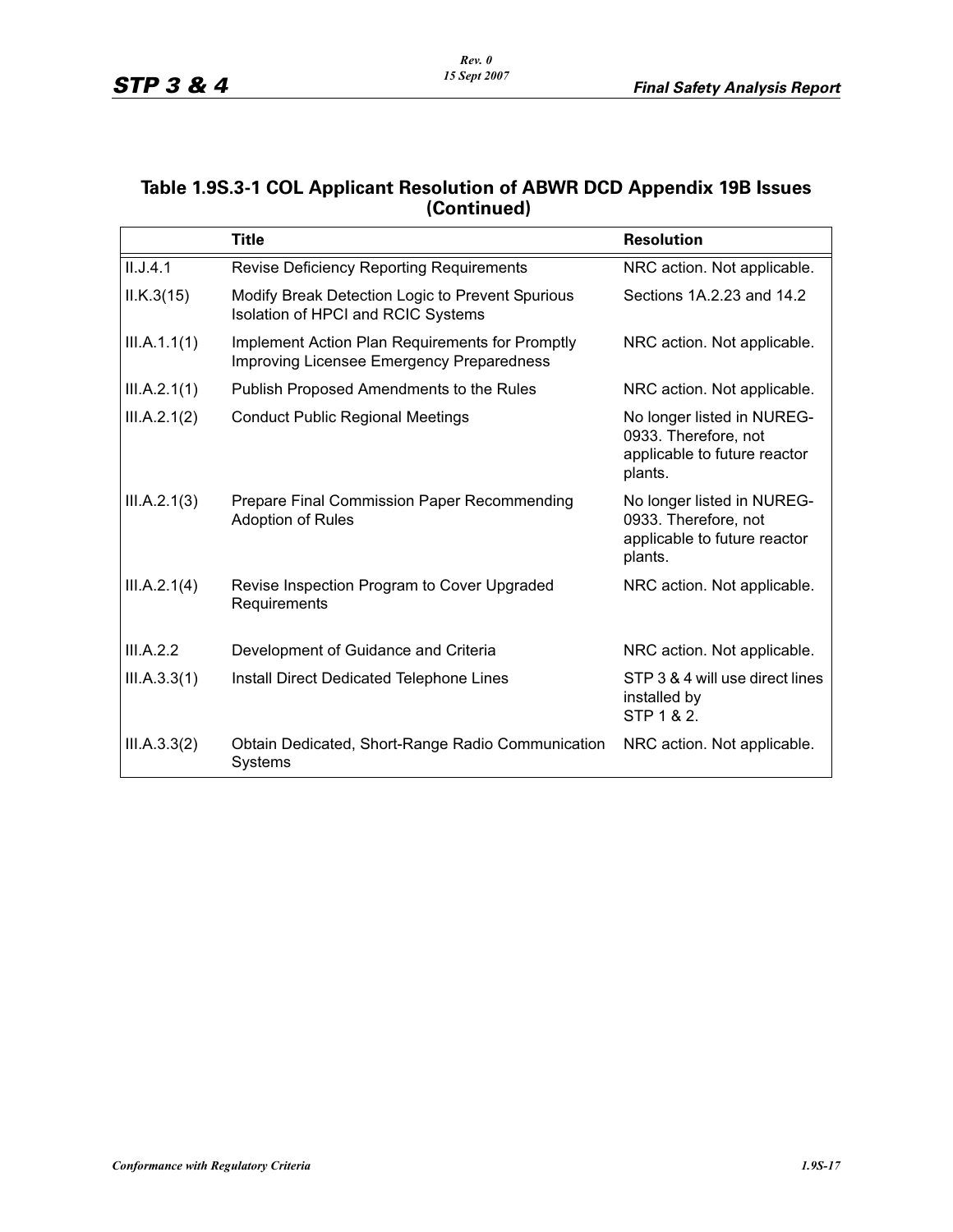# **Table 1.9S.4-1 COL Applicant Resolution of Generic Communications Issues**

| No.                    | <b>Title</b>                                                                                             | <b>Comment</b>                                                                                               |
|------------------------|----------------------------------------------------------------------------------------------------------|--------------------------------------------------------------------------------------------------------------|
| <b>Generic Letters</b> |                                                                                                          |                                                                                                              |
| 80-110                 | Periodic Updating of Final Safety Analysis<br>Reports (FSARs)                                            | STP 3 & 4 will comply with<br>10 CFR 50.71(e)                                                                |
| 81-04                  | Emergency Procedures and Training for Station Refer to Sections 13.2 and 13.5.<br><b>Blackout Events</b> |                                                                                                              |
| 81-38                  | Storage of Low-Level Radioactive Wastes at<br><b>Power Reactor Sites</b>                                 | No longer applicable.                                                                                        |
| 82-21                  | <b>Technical Specifications for Fire Protection</b><br>Audits                                            | STP 3 & 4 will comply with<br>10 CFR 50 App R.                                                               |
| 82-39                  | Problems with the Submittals of 10CFR73.21<br>Safeguards Information Licensing Review                    | No longer applicable.                                                                                        |
| 83-05                  | Safety Evaluation of "Emergency Procedure<br>Guidelines," Rev 2, NEDO-24932, June 1982                   | No longer applicable.                                                                                        |
| 83-07                  | Nuclear Waste Policy Act of 1982                                                                         | STP 3 & 4 will negotiate a new contract with<br>DOE for Spent Fuel prior to obtaining a<br>COL.              |
| 83-33                  | NRC Position on Certain Requirements of<br>Appendix R to 10 CFR 50                                       | STP 3 & 4 will comply with<br>10 CFR 50 App R.                                                               |
| 87-06                  | Periodic Verification of Leak Tight Integrity of<br><b>Pressure Isolation Valves</b>                     | Periodic testing of pressure isolation valves<br>is assured by the ABWR DCD and the ISI<br>and IST programs. |
| 88-18                  | Plant Record Storage on Optical Disks                                                                    | Refer to Section 17.5S; Quality Assurance<br>Program Description, Section 17.2                               |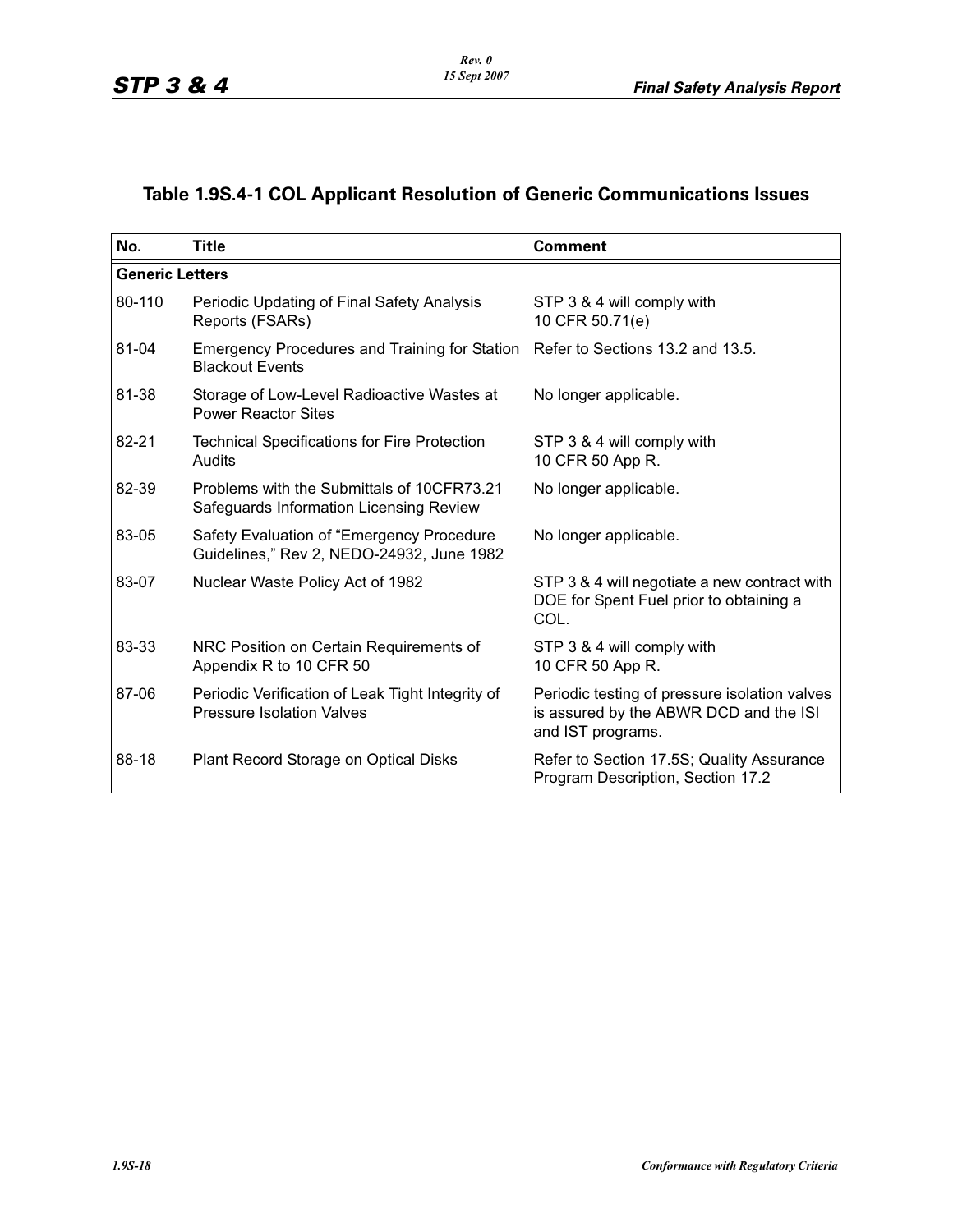### **Table 1.9S.4-1 COL Applicant Resolution of Generic Communications Issues (Continued)**

| No.                 | <b>Title</b>                                                                                                                                                                                                                                                                                                      | <b>Comment</b>                                                                 |
|---------------------|-------------------------------------------------------------------------------------------------------------------------------------------------------------------------------------------------------------------------------------------------------------------------------------------------------------------|--------------------------------------------------------------------------------|
| 89-01               | Implementation of programmatic Controls for<br>Radiological Effluent Technical Specifications in<br>the Administrative Controls Section of the<br>Technical Specifications and the Relocation of<br>Procedural Details of RETS to the Offsite Dose<br><b>Calculation Manual or the Process Control</b><br>Program | Refer to Section 13.4S.                                                        |
| 89-02               | Actions to Improve the Detection of Counterfeit<br>and Fraudulently Marketed Products                                                                                                                                                                                                                             | Refer to Section 17.5S and the Quality<br><b>Assurance Program Description</b> |
| 89-04               | Guidance on Developing Acceptable In-service<br><b>Testing Program</b>                                                                                                                                                                                                                                            | Refer to Section 13.4S.                                                        |
| 89-10               | Safety-Related Motor-Operated Valve Testing<br>and Surveillance                                                                                                                                                                                                                                                   | Refer to Section 13.4S.                                                        |
| 89-13               | Service Water System Problems Affecting<br>Safety-Related Equipment                                                                                                                                                                                                                                               | Refer to section 9.2.15                                                        |
| 89-15               | <b>Emergency Response Data System</b>                                                                                                                                                                                                                                                                             | Refer to the Security Plan.                                                    |
| 91-03               | Reporting of Safeguards Events                                                                                                                                                                                                                                                                                    | Refer to the Security Plan.                                                    |
| $91 - 10$           | <b>Explosive Searches at Protected Area Portals</b>                                                                                                                                                                                                                                                               | Refer to the Security Plan.                                                    |
| $91 - 16$           | Licensed Operators' and Other Nuclear Facility<br>Personnel Fitness for Duty                                                                                                                                                                                                                                      | Refer to Section 13.7.                                                         |
| <b>IE Bulletins</b> |                                                                                                                                                                                                                                                                                                                   |                                                                                |
| 80-05               | Vacuum Condition Resulting in Damage to<br>Chemical and Volume Control System (CVCS)<br><b>Holdup Tanks</b>                                                                                                                                                                                                       | Not applicable to BWRs.                                                        |